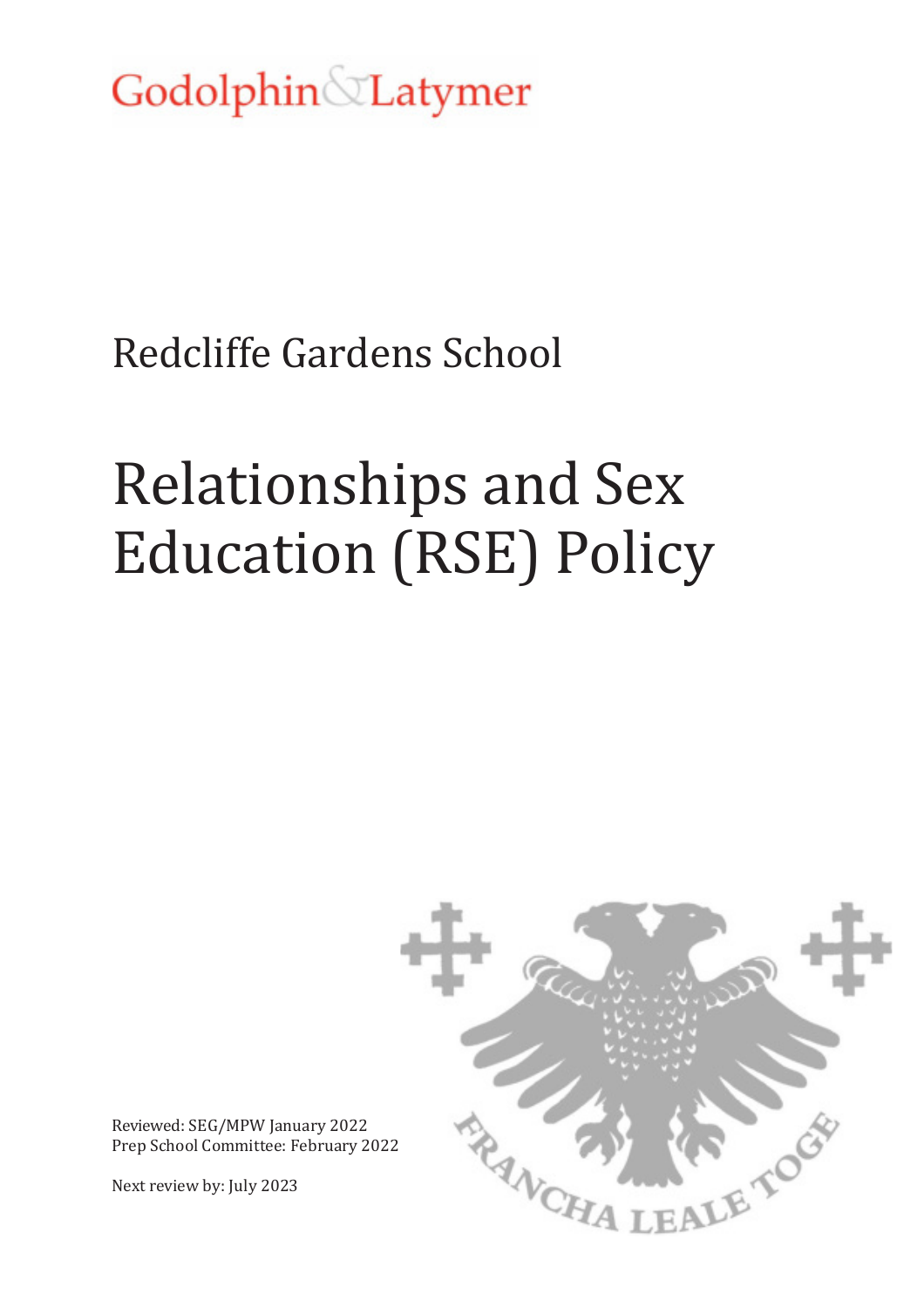**This policy applies to the whole school including the EYFS. It is available to parents and prospective parents on our website and a paper copy can be viewed in the School Office.** 

#### **1 Relationships and Sex Education (RSE)**

- 1.1 This policy covers the School's approach to RSE; a statutory component of the PSHE and Citizenship curriculum from September 2020. It aims to set out the purpose of RSE and the intended outcomes for pupils, what is covered in our curriculum and how it is delivered.
- 1.2 We define RSE as learning about the many strands of relationships and growing up. This includes family relationships, friendships and relationships with peers and adults, healthy and unhealthy relationships, the characteristics of positive relationships, relationships online and the emotional, social and physical aspects of growing up.
- 1.3 The areas of Sex Education taught, other than those areas covered in the science curriculum are; Year 2 Growing Up - Our Bodies. Year 4 Growing Up – Human Reproduction and Growing Up – Where do I come from? Year 6 Growing Up – Let's talk about sex and Growing Up – Human reproduction. Parents have the right to withdraw their children from these lessons. More detailed curriculum content is sent to parents in the term preceding the teaching and this confirms the right to withdraw from these specific lessons.
- 1.4 At Godolphin and Latymer Redcliffe Gardens School, we believe in providing every pupil with open, honest, accurate and age-appropriate lessons all about relationships. Through the school's ethos and values, we aim to develop children's knowledge, skills, opinions, strategies and confidence - enabling them to cope with life and live safely and happily in the modern world.
- 1.5 We highly value the partnership between school and home and will promote open and informative two-way communication. We aim to provide parents and carers with accurate information about what their child is learning in school and to provide the best learning environment and opportunities for our children.
- 1.6 Our RSE curriculum is inclusive and meets the needs of all children, including those with special educational needs or disabilities (SEND). We also aim to promote gender equality and represent the LGBT+ community through our Relationships curriculum.
- 1.7 Through our comprehensive RSE provision, we aim to provide all pupils with:
	- the knowledge and understanding of a variety of relationships;
	- the ability to identify any concerns they have about a relationship;
	- coping strategies and an awareness of how and where to seek support;
	- an understanding of their rights and responsibilities within a range of relationships;
	- an awareness of the process of growing up and the changes they and others will experience;
	- an understanding of the characteristics of positive relationships.

# **2 Statutory Regulations**

2.1 From September 2020, all primary schools must deliver Relationships Education. Parents have the right to remove their child from the lessons pertaining to Sex Education. Under the Education Act 2002, all schools must provide a balanced and broadly-based curriculum which: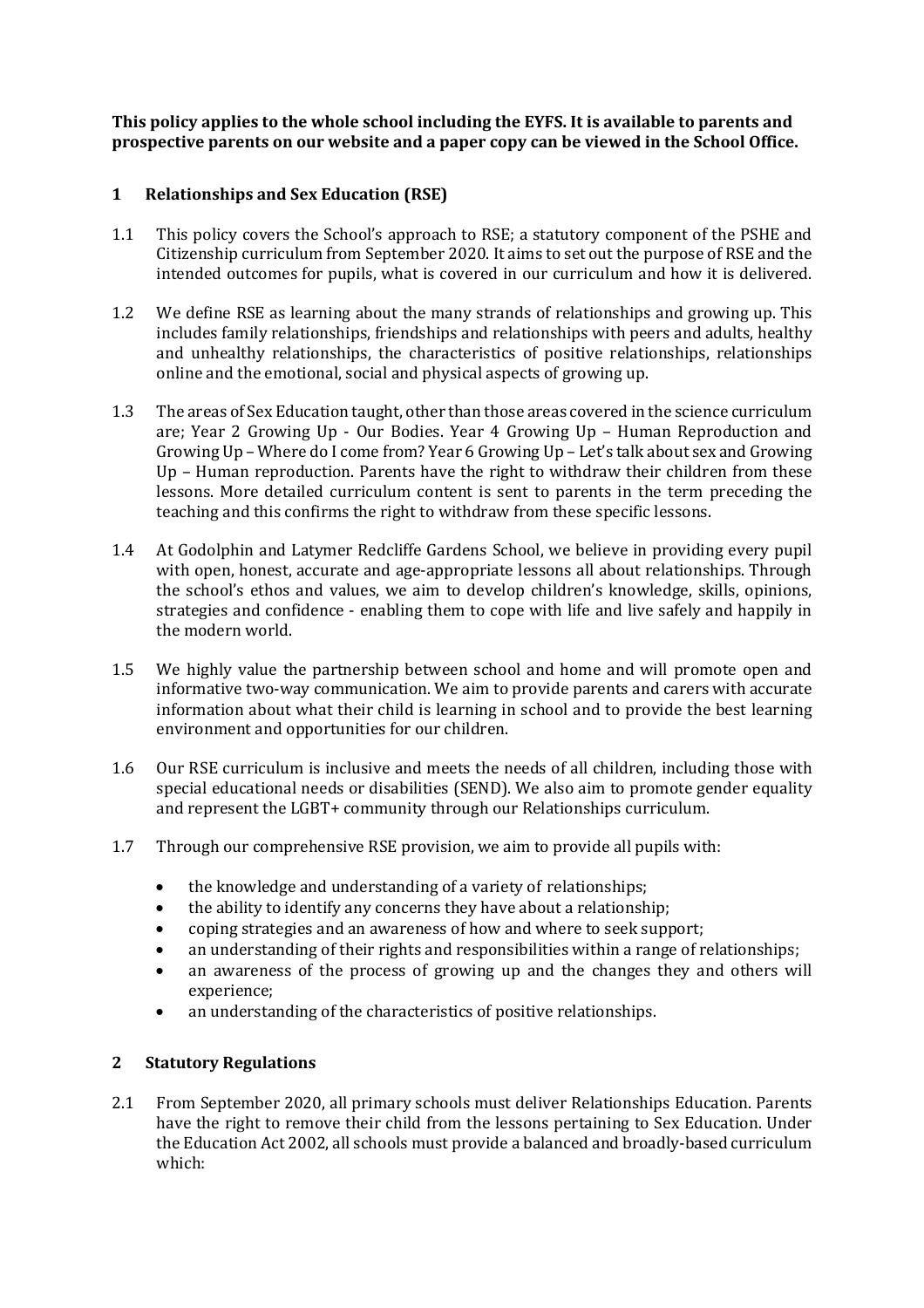- promotes the spiritual, moral, cultural, mental and physical development of pupils at the school and of society, and
- prepares pupils at the school for the opportunities, responsibilities and experiences of later life.

#### **3 Roles and Responsibilities**

- 3.1 The RSE programme in our school will be led by Mary-Ann Parker-Wood
- 3.2 All staff members involved in teaching and supporting the RSE curriculum will be trained and supported by Mary-Ann Parker-Wood.

## **4 Our RSE Curriculum**

- 4.1 Our inclusive RSE curriculum supports the objectives set out by the PSHE Association which meet the statutory requirements for Key Stage 1 and 2. It forms a core part of our comprehensive Personal, Social, Health, Citizenship & Economic Education (PSHCEE) curriculum. The Twinkl Life curriculum used at Redcliffe Gardens School is endorsed by the PSHE Association and is available to parents at any time. Consultations with parents have formed part of the devising of our policy for RSE.
- 4.2 Our RSE Scheme of Work can be viewed alongside this policy.
- 4.3 Learning in RSE lessons will link to learning in Science, Religious Education, SMSC, PSHCEE.
- 4.4 Our lessons will be differentiated where appropriate, ensuring all children are able to participate fully. Children will be given the opportunity throughout the units of work to reflect on and evaluate their learning - assessment opportunities are built in to every lesson.

#### **5 Delivering the Curriculum**

- 5.1 Our PSHCEE lessons are taught by staff who are trained in delivering the specific content of the lessons. Ground rules will be established in class and children reminded of these. Special consideration will be given when teaching particularly sensitive content and staff will be fully aware of the children in their class and how they might relate to the lesson content.
- 5.2 We aim to create and maintain a safe environment within which all children feel able to ask questions and discuss issues openly. For any child wishing to discuss something confidential, relating to the lesson content, an opportunity will be provided.
- 5.3 Each class also has a question box, which gives children the option to write down their questions and receive an answer on a one-to-one basis, rather than in front of the whole class. Distancing techniques will be employed in our RSE, as with other areas of the PSHCEE curriculum, meaning that children are able to discuss fictional characters and scenarios, rather than discuss their own lives and experiences.
- 5.4 In order to meet the needs of all children and to make our lessons engaging, we aim to deliver our RSE curriculum through a variety of teaching methods and interactive activities, including: use of small group work, media, discussion, case studies, drama and role- play.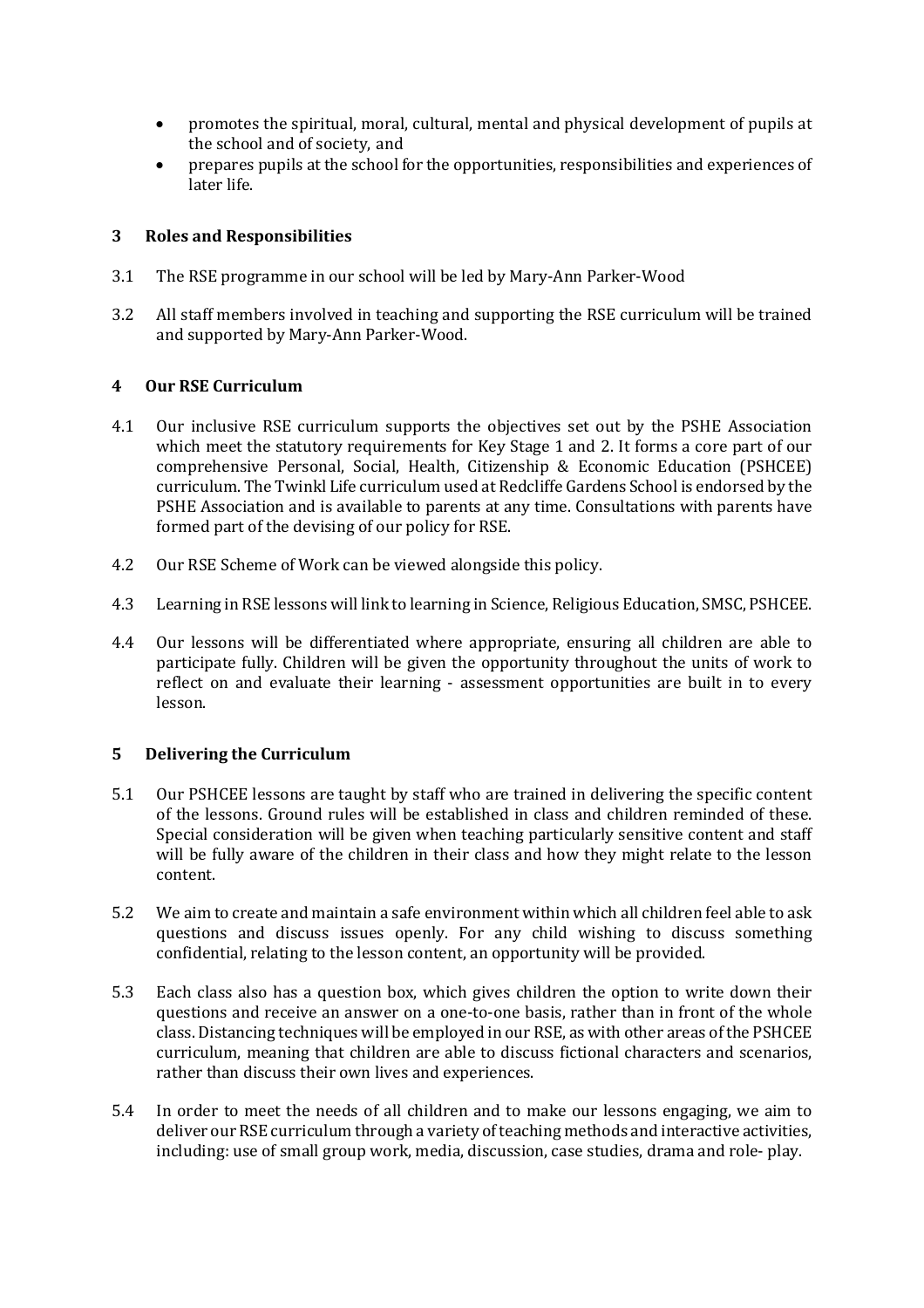5.5 The personal beliefs and attitudes of teachers or other teaching staff will not influence the teaching of sex and relationship education in this school. Teachers and all of those contributing to RSE are expected to work within an agreed values framework as described in the school's policy.

#### **6 Assessment, Monitoring and Reporting**

- 6.1 Self-assessment is an important part of learning in RSE and PSHCEE. Children will reflect on their learning throughout the units by participating in end of unit tests. The results will be reviewed to ensure the successful acquisition of the new knowledge and skills, and if not, the content will be revisited.
- 6.2 We highly value pupil voice and will take into account the opinions and comments of our children about what they would like to learn. Pupil voice will be gleaned from questionnaires that will be reflected and reported on.
- 6.3 Staff delivering the RSE curriculum will critically reflect on their teaching and best practice will be shared through lesson observations, monitoring of planning and children's work and training opportunities.
- 6.4 Comments on children's learning and progress in RSE, as part of their learning in PSHCEE, will be reported to parents and carers at Parent Meetings and in their end of year reports.

## **7 Safeguarding**

- 7.1 Teachers are aware that effective RSE, which brings an understanding of what is and what is not appropriate in a relationship, can lead to a disclosure of a child protection issue. In this instance, teachers will consult with the designated safeguarding lead and in his/her absence, their deputy:
	- Safeguarding lead Sarah Glencross
	- Safeguarding deputy Mary-Ann Parker-Wood
	- Safeguarding deputy (EYFS) Susan Plummer
- 7.2 Visitors and external agencies which support the delivery of RSE will be required to adhere to the school's safeguarding policy and policies relating to the subjects they are teaching or contributing towards.

#### **8 Engaging Stakeholders**

- 8.1 This policy will be available to view by all stakeholders on our School web-page https://www.redcliffeschool.com/about-us/policies/.
- 8.2 We are committed to working closely with parents and carers and will send a communication to parents to inform them when RSE lessons will be taking place.
- 8.3 Parents and carers have the legal right to withdraw their child from all or part of Sex Education taught as part of statutory RSE, with the exception of the objectives included in National Curriculum Science. Those considering this option are asked to speak with the Head, Ben Dunhill or Deputy Head, Sarah Glencross in order to find out more about this.